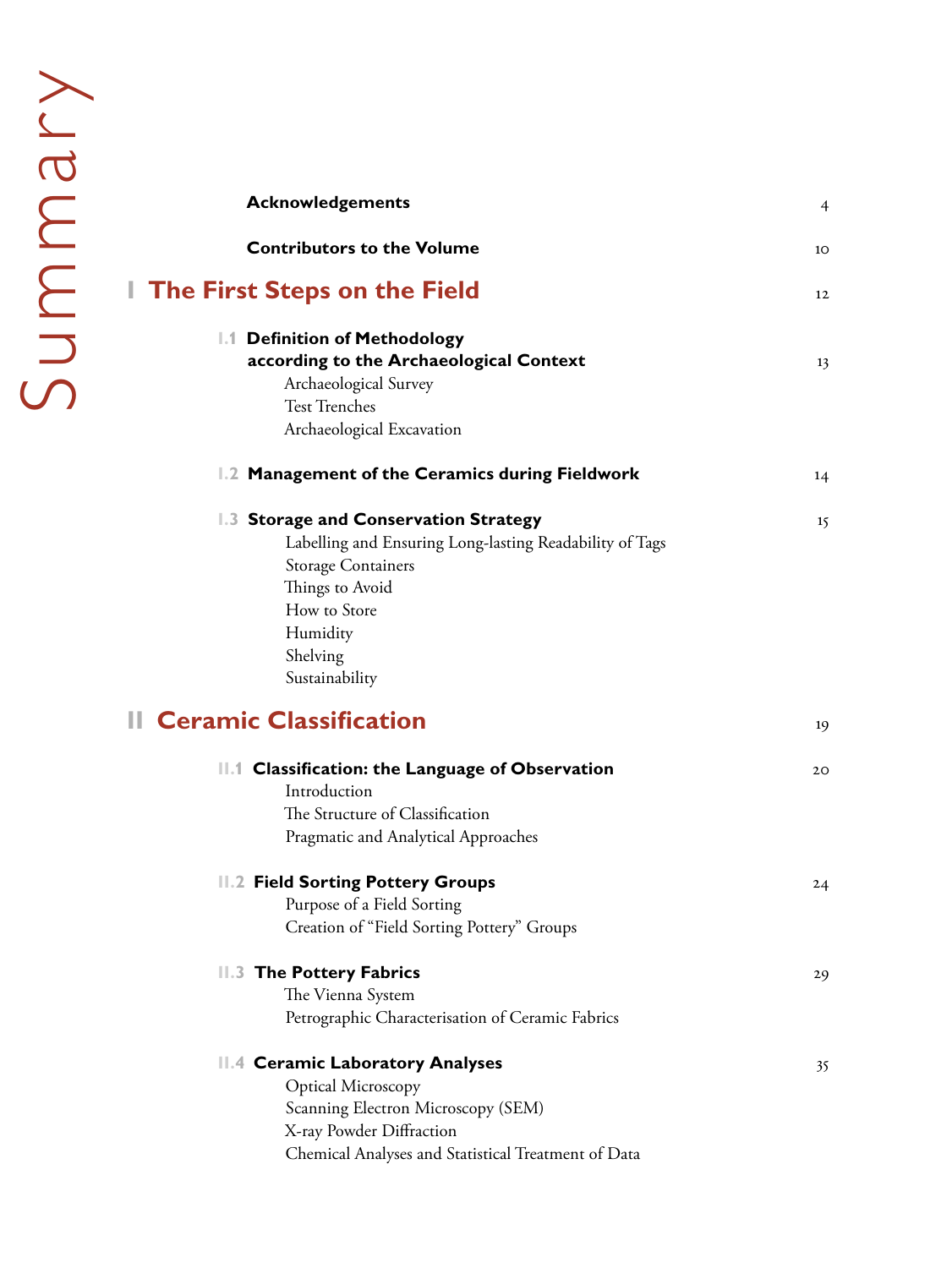| 11.5 The Concept of "Chaîne Opératoire"<br>A Theoretical Framework from the Anthropology of the Techniques<br>The Technological Analysis of the Ceramics from Muweis (Sudan)<br>Studying the Paste Preparation<br>Linking Chaînes Opératoires with Shape and Decoration of the Vessels<br>Socio-cultural Interpretation of the Chaînes Opératoires | $40^{\circ}$ |
|----------------------------------------------------------------------------------------------------------------------------------------------------------------------------------------------------------------------------------------------------------------------------------------------------------------------------------------------------|--------------|
| 11.6 Ethnoarchaeology and Experimental Archaeology<br><b>Introduction and Methods</b><br>Ethnoarchaeology and Experimental Archaeology in Practice<br>Discussion                                                                                                                                                                                   | 46           |
| <b>Documentation of the Assemblages</b>                                                                                                                                                                                                                                                                                                            | 53           |
| <b>III.1 Quantification</b><br>Why Counting Sherds?<br>A Check-list before Counting<br>The various Methods<br>Presentation of the Results                                                                                                                                                                                                          | 54           |
| III.2 Selection of Forms to be Recorded<br>Different Types of Contextualised Collections<br>A Practical Guide to a Form Typology in the Field                                                                                                                                                                                                      | 58           |
| III.3 Numbering the Objects                                                                                                                                                                                                                                                                                                                        | 63           |
| III.4 Ceramic Description<br>The Purpose of a Ceramic Description<br>The Various Steps of the Description                                                                                                                                                                                                                                          | 64           |
| III.5 Drawing and Photography<br><b>Technical Drawing</b><br>The Photography of Ceramics                                                                                                                                                                                                                                                           | 71           |
| <b>Computerisation of the Documentation</b>                                                                                                                                                                                                                                                                                                        | 78           |
| IV.1 Vector Drawing Programs and Publication<br>of Archaeological Drawings<br>What is a Vector Drawing and What is it Used for?<br>Specific Standards and Details<br>Archiving                                                                                                                                                                     | 79           |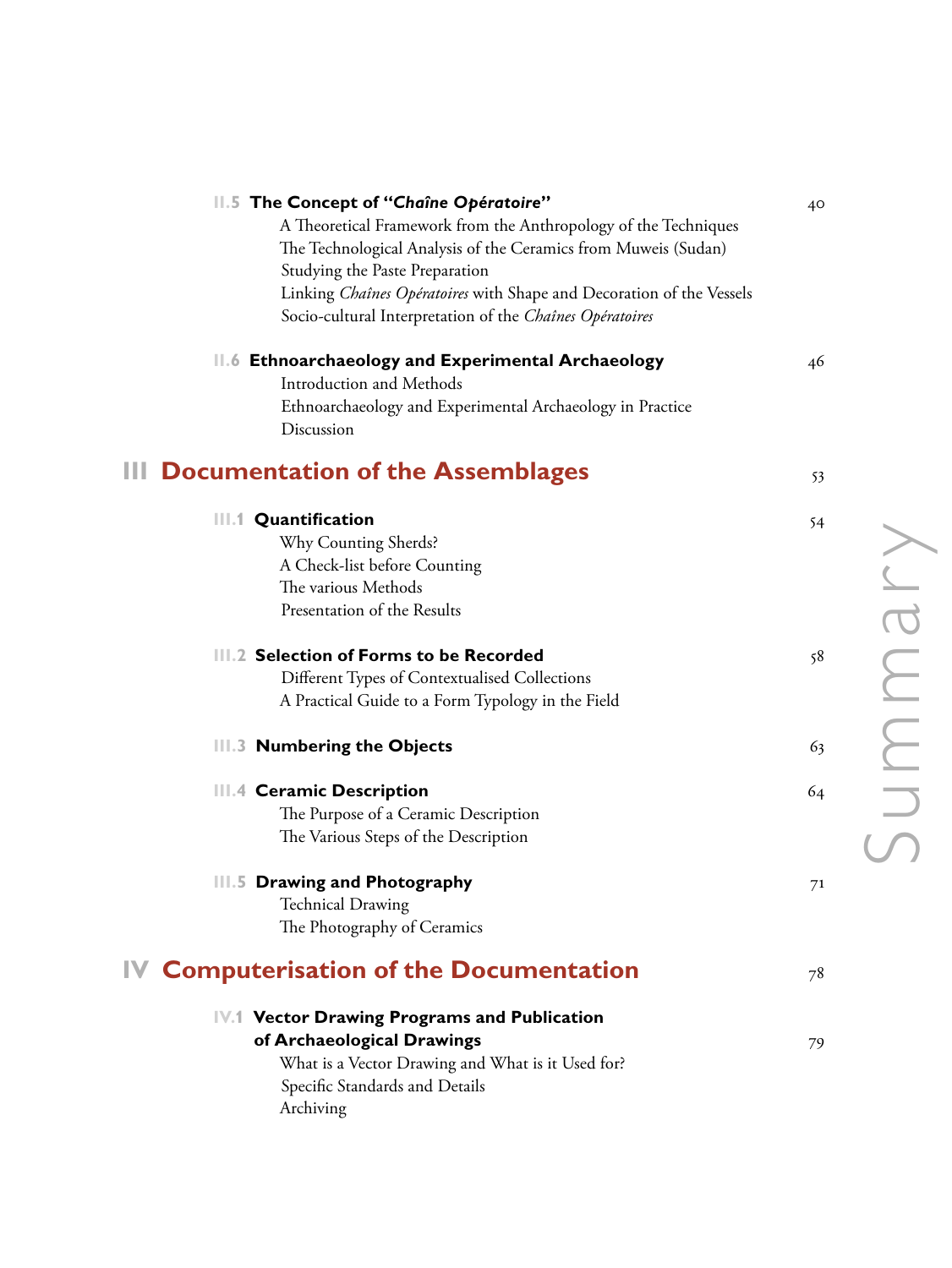| IV.2 Quantitative Analysis with Excel<br>Excel as a Recording and a Count Tool<br>Data Analysis<br>Diagrams and Charts                                                                                                                      | 82  |
|---------------------------------------------------------------------------------------------------------------------------------------------------------------------------------------------------------------------------------------------|-----|
| IV.3 Management of the Documentation through Databases<br>Aims of the Use of Databases<br>Data Modelling<br>Database Interface, Function and Results<br>Sharing Data<br>Discussion<br>The Levantine Ceramics Project                        | 86  |
| <b>V</b> Various Approaches of the Ceramic Documentation                                                                                                                                                                                    | 93  |
| V.1 The Chrono-typology: a Case Study from Karnak<br>The Ptolemaic Levels of the Treasure of Shabaqo<br>The Evolution of the Ceramic Production<br><b>Concluding Remarks</b>                                                                | 94  |
| V.2 Highlighting Economic and Cultural Exchanges<br>The AcrossBorders Project as a Case Study<br>Economic Significance and Production<br>Cultural Encounters and Material Entanglement<br>What can we Learn from the AcrossBorders Project? | 98  |
| V.3 Identifying Patterns of Production<br>Patterns of Production: from Anthropology to Archaeology<br>The Patterns of Production of Syrian Cooking Ware (Brittle Ware)                                                                      | 102 |
| V.4 Vessel Contents as Revealed by Organic Residue Analysis<br>The Scorpion I Tomb as a Case Study                                                                                                                                          | 109 |
| <b>V.5 From Sherds to Food Traditions:</b><br><b>Determining Ancient Vessel Function</b><br><b>Artefact Analysis</b><br>Use Traces<br>Summary                                                                                               | 114 |